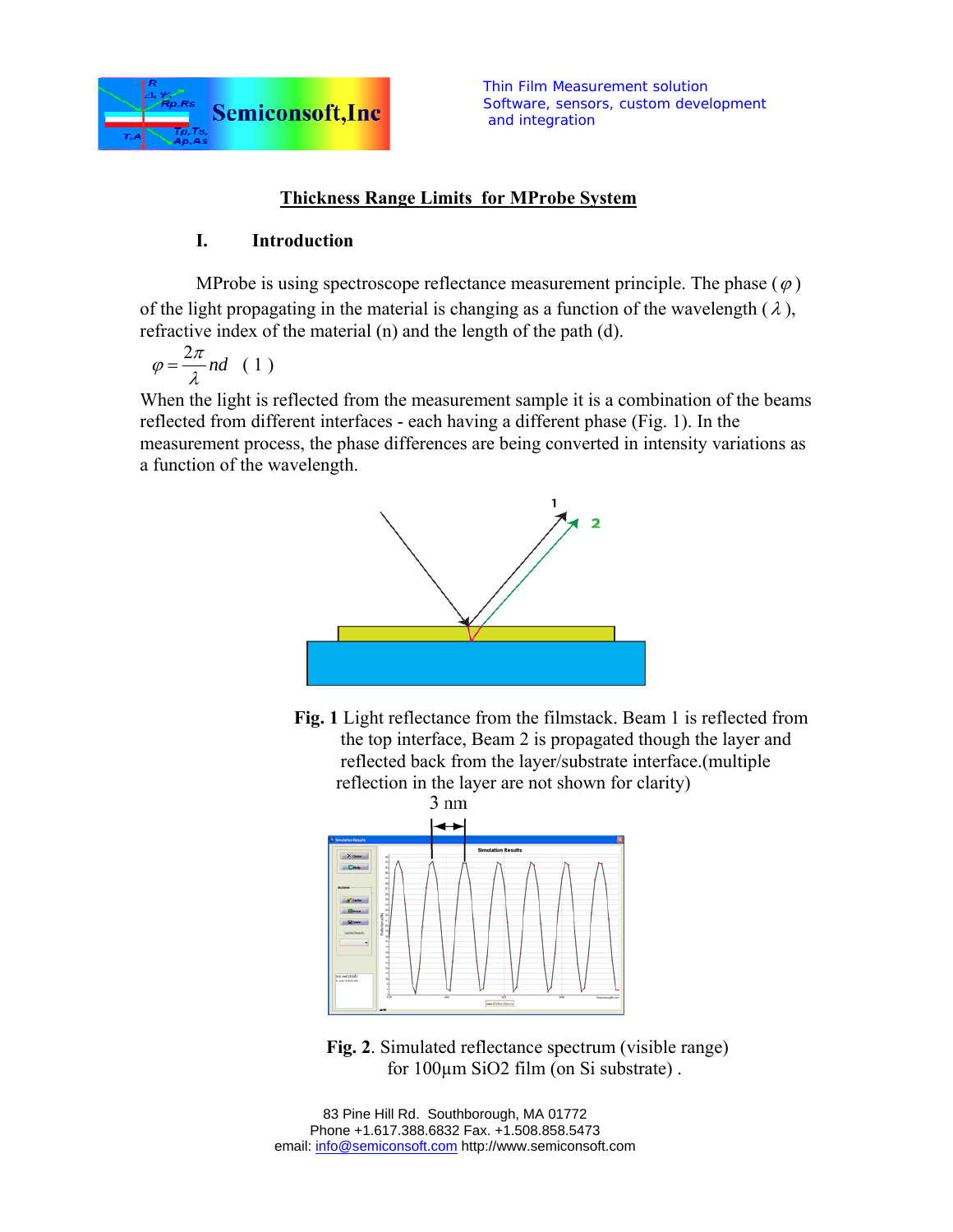In case of the thick films (Fig. 2), the resulting reflectance spectrum shows a distinct interference pattern. Measuring the distance between the fringes allows determining the thickness of the layer. In order to determine film thickness from pattern on Fig. 2, measurement system needs to have enough wavelength resolution to resolve peaks. MProbe Vis system has <2 nm (FWHM), it can measure 100 µm SiO2 assuming that interface between the film and substrate is perfect, there is no roughness  $(< 1 \text{nm})$ , etc. If conditions are not perfect – the amplitude of the fringes will decrease and it will be next to impossible to resolve. So, one can call 100µm a detection limit of the system. For a precise measurement on real samples – the measurement range will be  $\sim$  75  $\mu$ m

Measurement precision degrades between the maximum thickness and detection limit. If we use a different material with higher refractive index – the maximum measurable thickness will be reduced. For example, if R.I. is 2 times higher than  $SiO2/(quartz) - the$ thickness will be reduced 2 times as well.



 **Fig. 3** Measured reflectance (400-950 nm) of the Silicon rubber film  $\sim$  50  $\mu$ m thick) with thin Parylene layer. Interference fringes are clearly resolved at longer wavelength (600nm +)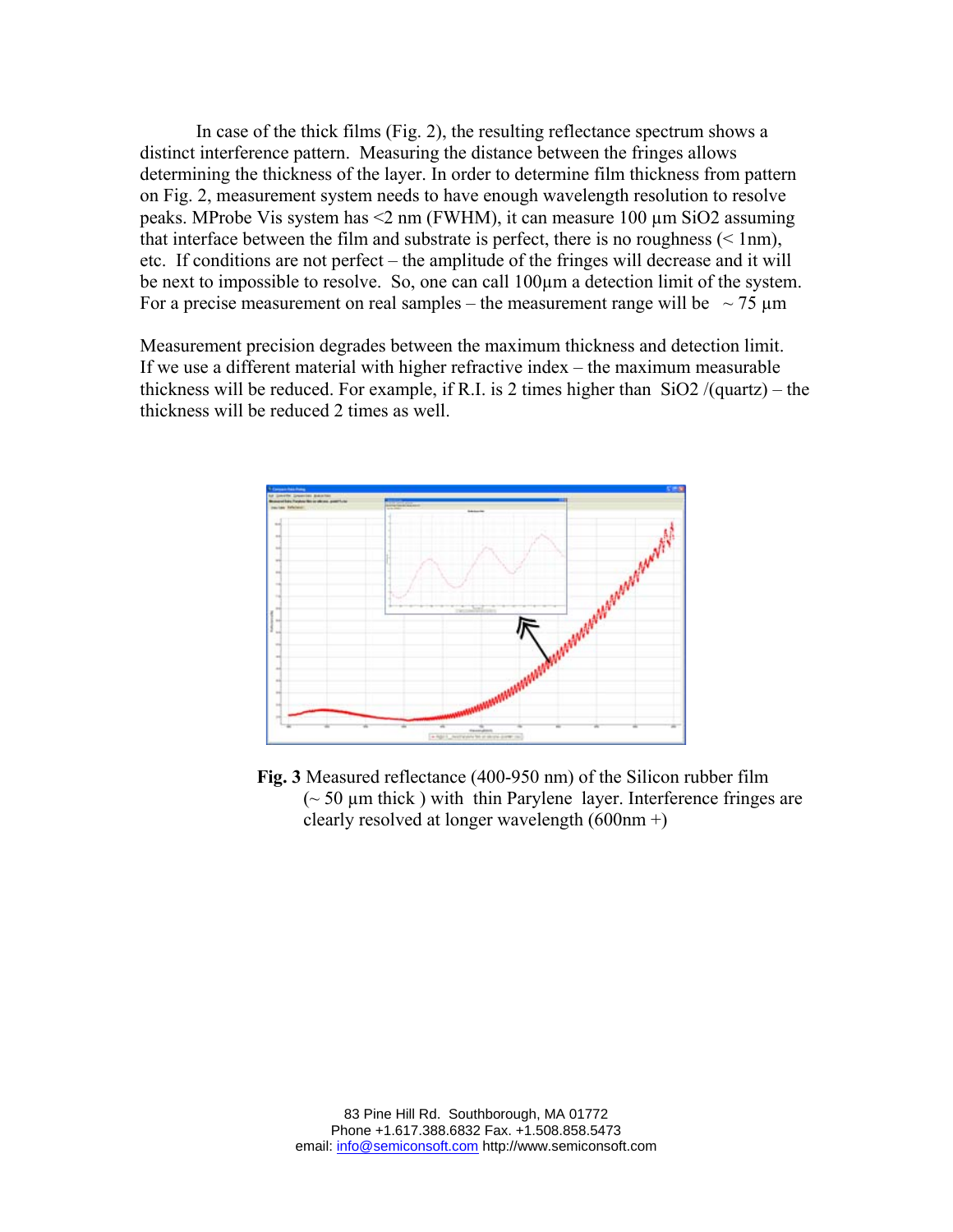

 **Fig. 4.** Fragment of Fig. 3 plot showing "pixel resolution" i.e. wavelength distance between individual pixels of the CCD (measurement points) for MProbe Vis system



 **Fig. 5** Analysis of the measurement data from Fig. 1 (limited wavelength range 600-950nm is used). The peak position Indicates the layer thickness.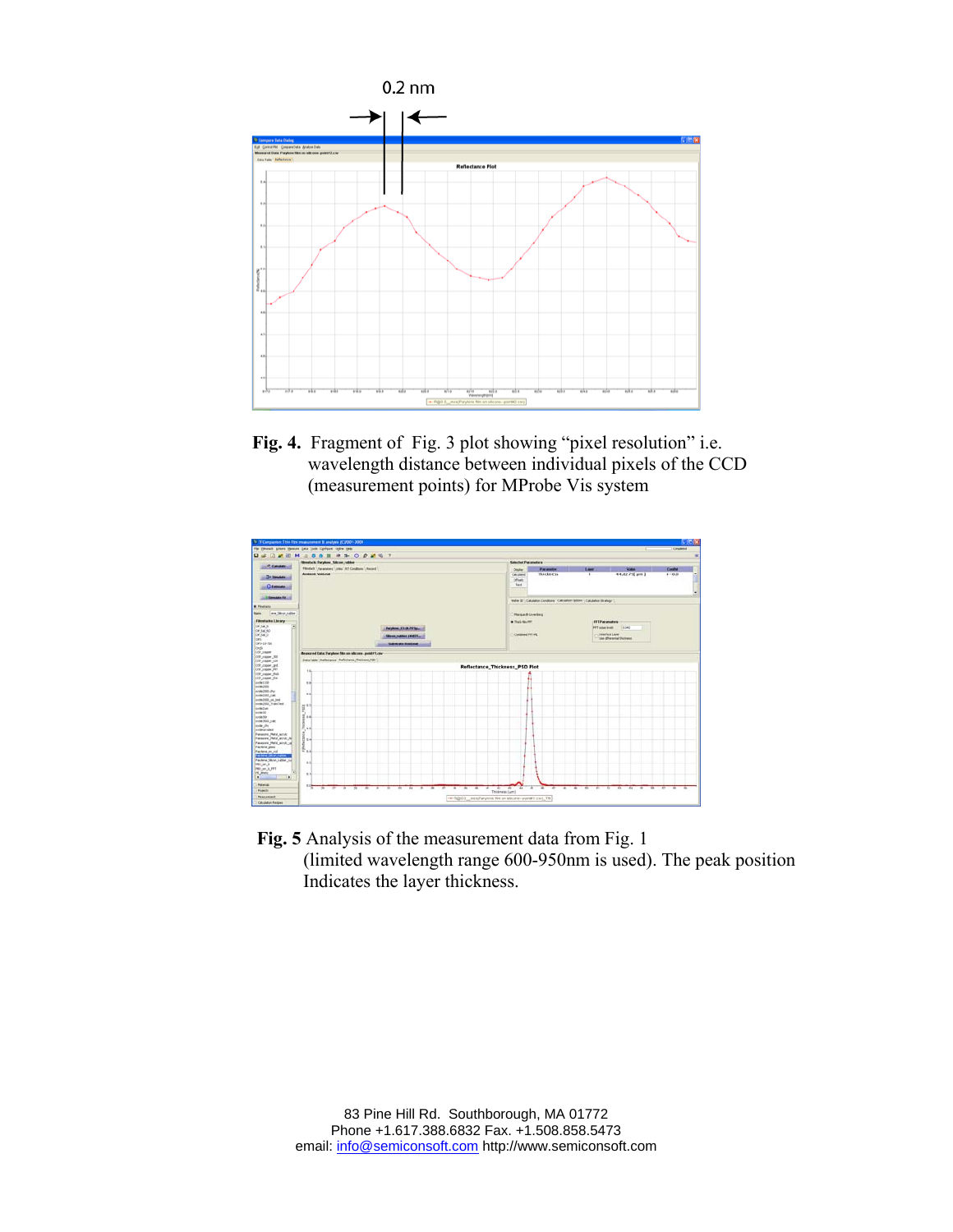

 **Fig. 6.** Measurement data using MProbeHR (wavelength resolution  $\leq$ 0.35 nm). In 700-1000nm wavelength range.

 Comparing measurement data with high-resolution MProbeHR (Fig. 6) and MProbe Vis (Fig. 3) - we can determine the effect of the wavelength resolution on the amplitude of the interference fringes:  $\sim 0.7\%$  (VisHR) and  $\sim 0.4\%$  (Vis). There is no effect on measurement accuracy – signals down to 0.1% can be clearly determined.

| <b>System</b>       | Wavelength<br>Resolution,<br>nm | <b>Pixel</b><br>resolution, nm | <b>Maximum</b><br>thickness, um | Detection limit,<br>$\mu$ m |
|---------------------|---------------------------------|--------------------------------|---------------------------------|-----------------------------|
| MProbe Vis          | < 2.0                           | 0.2                            | $75 \mu m$                      | $100 \mu m$                 |
| MProbe Vis-E        | < 1.0                           | 0.2                            | $150 \mu m$                     | $200 \mu m$                 |
| MProbe UVVis        | < 2.0                           | 0.22                           | $75 \mu m$                      | $100 \mu m$                 |
| MProbe VisHR        | < 0.35                          | 0.2                            | $420 \mu m$                     | $550 \mu m$                 |
| MProbeNIR           | <3.5                            | 1.6                            | $150 \mu m$                     | $250 \mu m$                 |
| MProbe VisHRX       | < 0.1                           | 0.035                          | $1200 \mu m$                    | $1900 \mu m$                |
| <b>MProbe NIRHR</b> | < 0.3                           | 0.1                            | 1800 µm                         | $2000 \mu m$                |

### **II. Thickness ranges (R.I. = 1.5)**

### **Table I. Measurement thickness: maximum limits.**

Thicknesses determined for material with Refractive index  $\sim$ 1.5.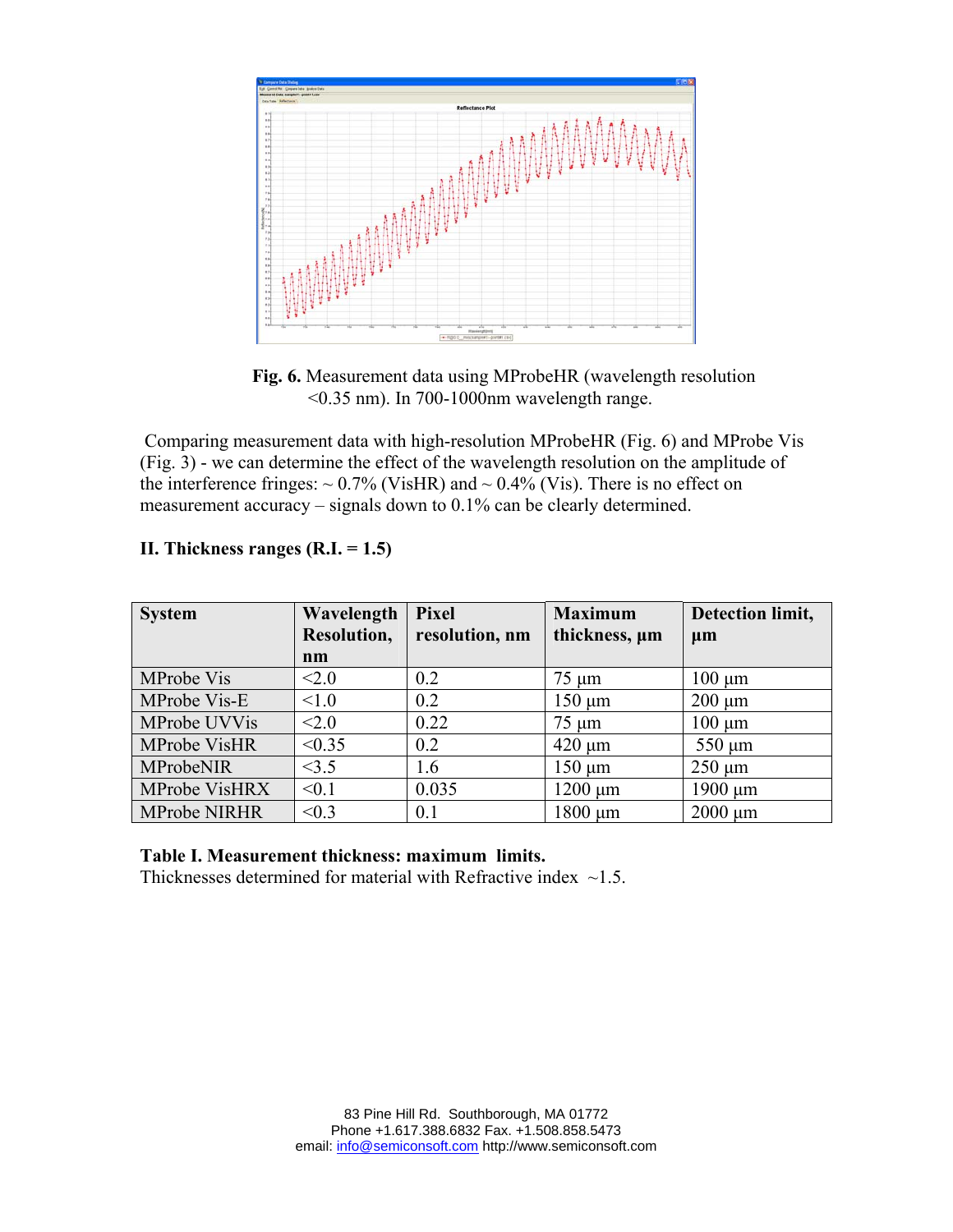**Minimum thickness** limit is determined by the sensitivity of the system. Sensitivity increases at shorter wavelengths as can be seen from equation 1.



 **Fig. 7**. Reflectance simulation for bare Si and 1nm SiO2 on Si.in UV range. Two curves can be clearly distinguished in UV.



 **Fig. 8** Measured reflectance: Polymer monolayers on gold subsatrate Gold (red), 1.3 nm monolayer (Green) , 2.6 nm (yellow)

83 Pine Hill Rd. Southborough, MA 01772 Phone +1.617.388.6832 Fax. +1.508.858.5473 email: info@semiconsoft.com http://www.semiconsoft.com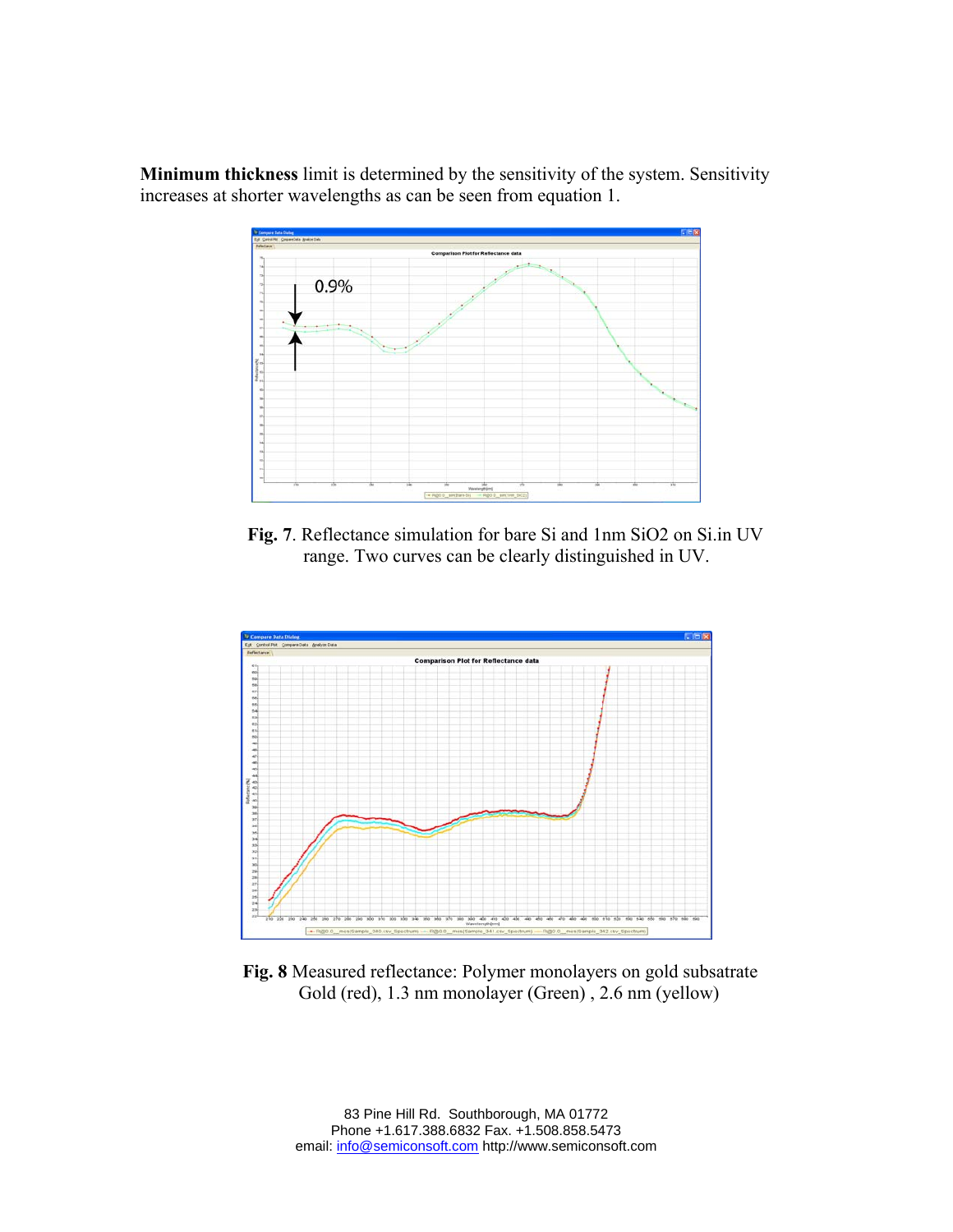

 **Fig. 9. Measurement of 1.3 nm polymer on gold . Model vs. measured data** 



 **Fig. 10** Reflectance simulation for bare Si and 10 nm SiO2 on Si in visible range. Two curves can be clearly distinguished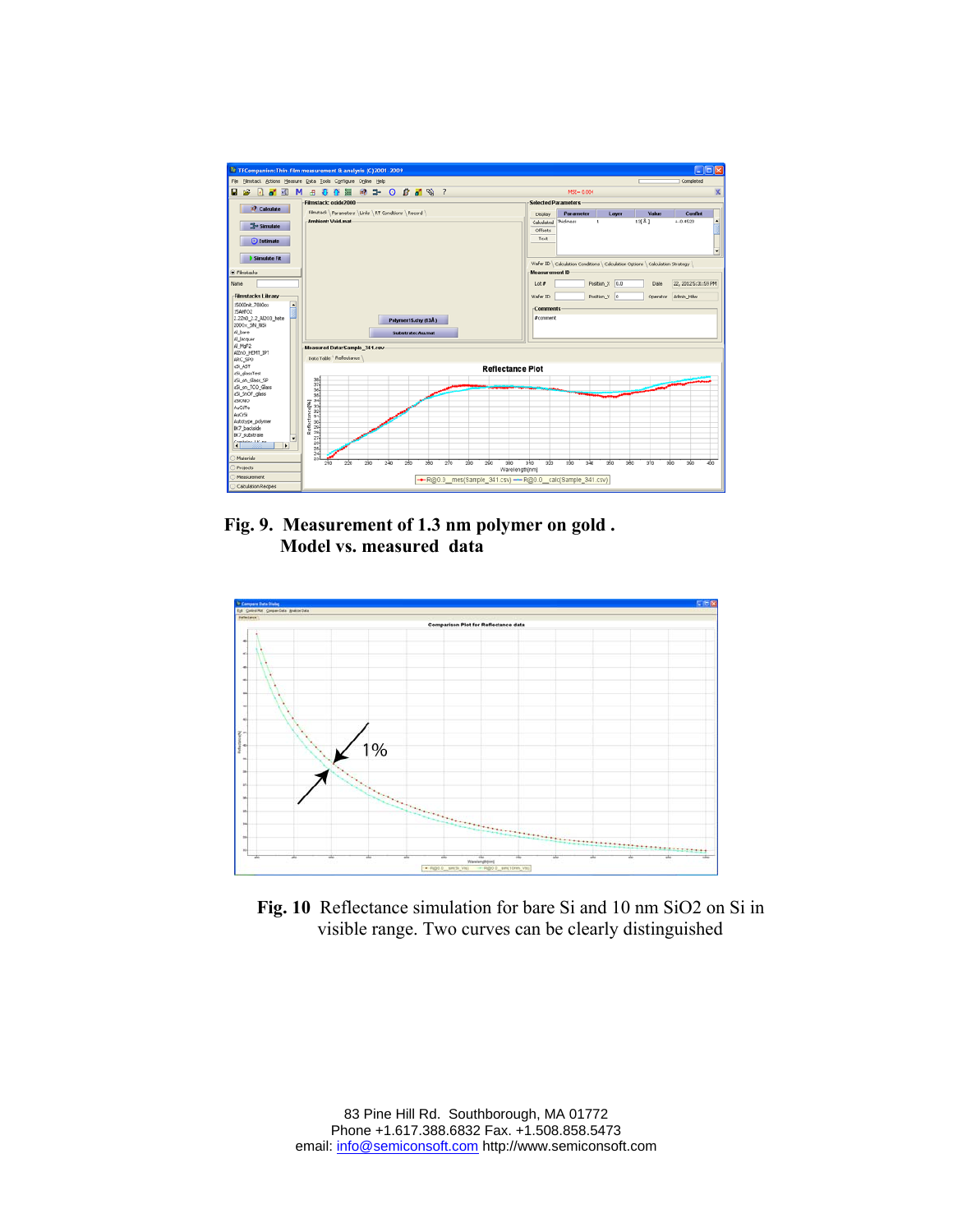Thin films do not have distinct interference pattern – spectrum is a smooth curve that shifts down as thickness increases. Accurate calibration and measurement conditions have stronger effect on the measurement as compared to the thick films. For that reason, minimum thickness is determined at the 1% level i.e. change in thickness that cause  $\sim$ 1 % change in reflectivity. Smaller difference at the 0.1% level can be measured but require perfect interfaces and measurement conditions, so we define it as a detection limit (possible to measure but difficult to achieve in practice). Accuracy deteriorates between the minimum thickness and detection limit.

| <b>System</b>       | Wavelength      | <b>Minimum</b>  | Detection limit, |
|---------------------|-----------------|-----------------|------------------|
|                     | Range, nm       | thickness       | $\mu$ m          |
| <b>MProbe Vis</b>   | 400-1000 nm     | $10 \text{ nm}$ | $1 \text{ nm}$   |
| MProbe Vis-E        | 400-1000 nm     | 10nm            | $1 \text{ nm}$   |
| MProbe UVVis        | 200-1000nm      | 1nm             | $0.1$ nm         |
| <b>MProbe VisHR</b> | 700-1100 nm     | $1 \mu m$       | $100 \text{ nm}$ |
| MProbeNIR           | $900 - 1700$ nm | $50 \text{ nm}$ | $10 \text{ nm}$  |
| MProbe HRX          | 800 - 870 nm    | $10 \mu m$      | $1 \mu m$        |
| <b>MProbe NIRHR</b> | 1500 -1550 nm   | $10 \mu m$      | $5 \mu m$        |

#### **Table II. Measurement thickness: minimum limits.**

Thicknesses determined for material with Refractive index  $\sim$ 1.5

### **III. Thickness ranges on Si (R.I.= 3.4 in NIR)**

Si is transparent in NIR range (wavelength >1000nm) and becomes measurable with the MProbe system (very thin Si can be also measured in the Visible range). Only two MProbe configuration cover NIR range: MProbe NIR and MProbe NIRHR. MProbe NIR HR is primarily used for thicker Si samples and small spot measurement is used to mitigate effects of roughness and thickness nonuniformaty common in thick Si samples.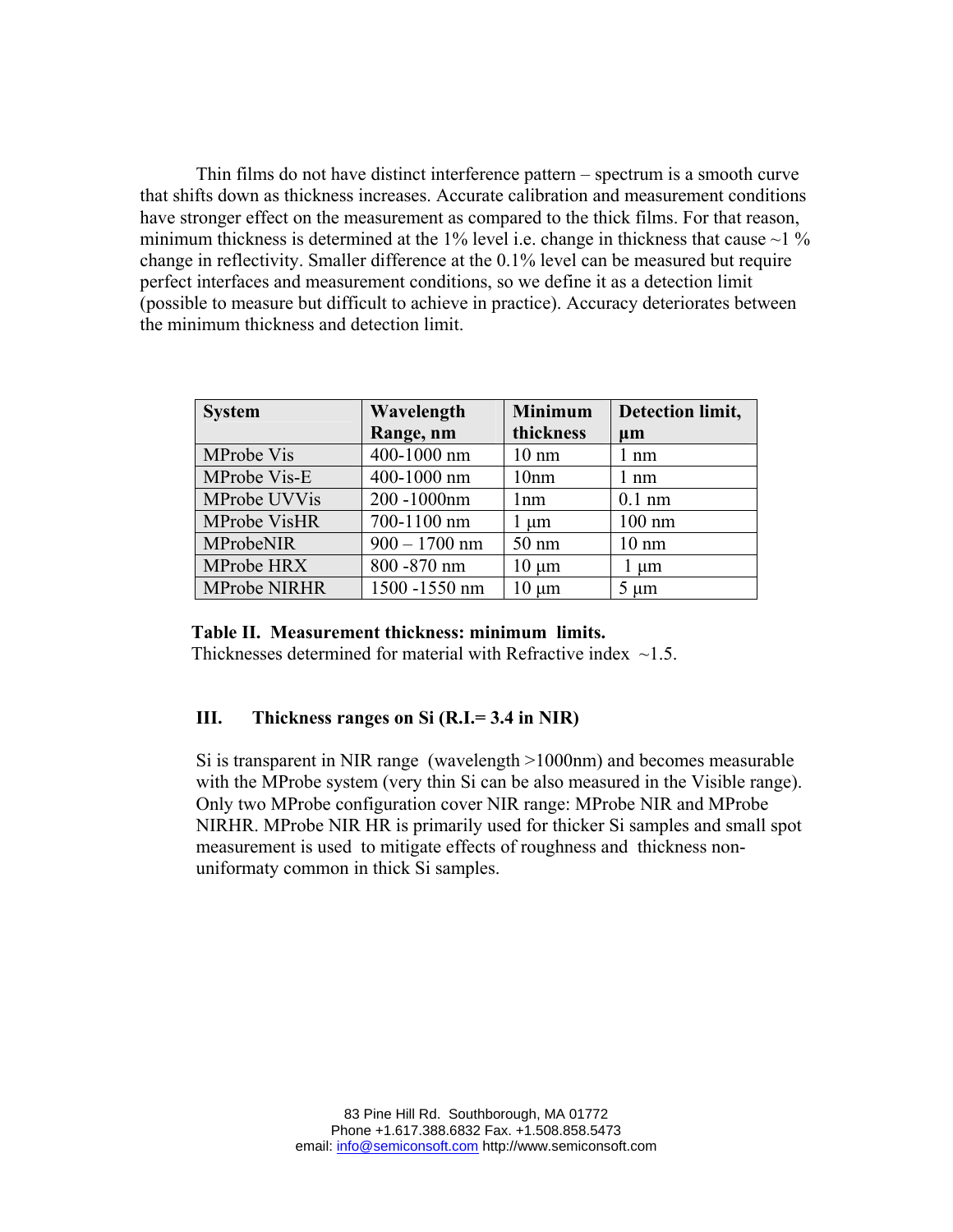

**Fig. 11**. Reflectance spectrum (simulation) of 500 μm Si (1500-1550nm range with 0.3nm resolution ) corresponding to MProbe NIRHR



**Fig, 12** Data analysis results (data from Fig. 11)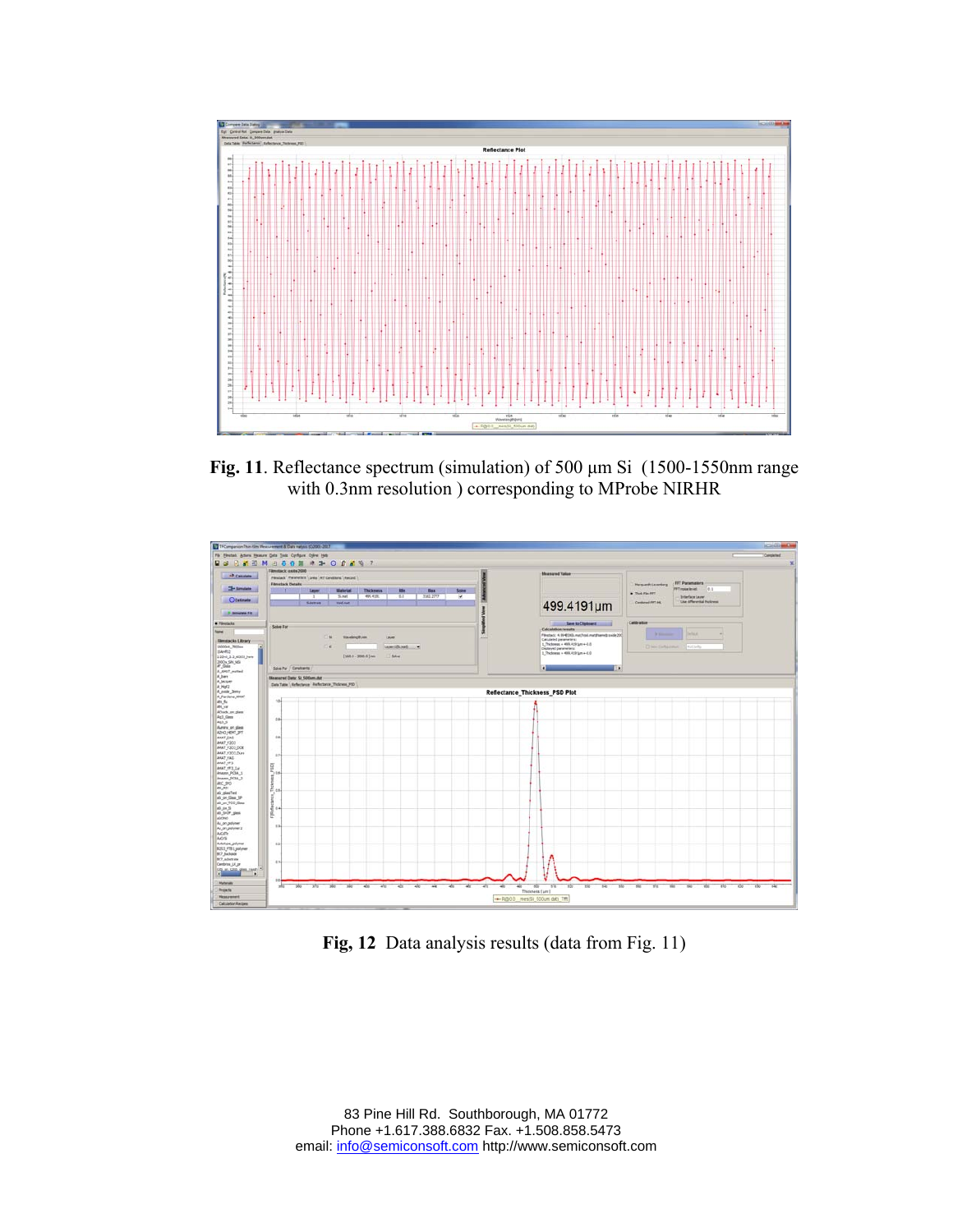

**Fig.13**. Data analysis results of 4 μm (MProbeNIRHR)



**Fig. 14**. Reflectance spectrum (simulation) for 35 μm Si (MProbe NIR)